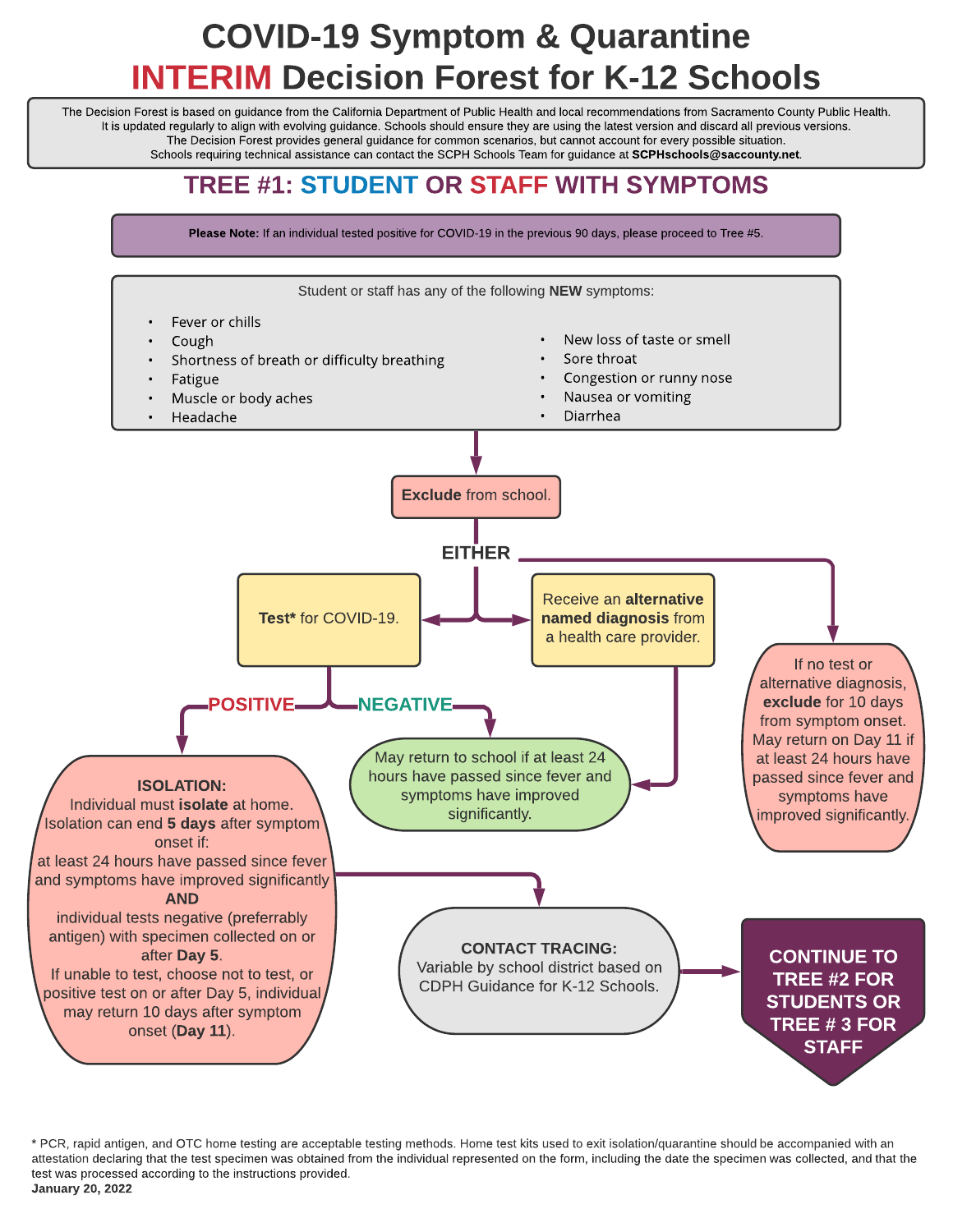### TREE #2: STUDENT EXPOSURE AT SCHOOL



\* PCR, rapid antigen, and OTC home testing are acceptable testing methods. Home test kits used to exit isolation/quarantine should be accompanied with an attestation declaring that the test specimen was obtained from the individual represented on the form, including the date the specimen was collected, and that the test was processed according to the instructions provided.

"Exposure at School" is for school settings in which students are supervised by school staff, including indoor or outdoor school settings and school buses. January 20, 2022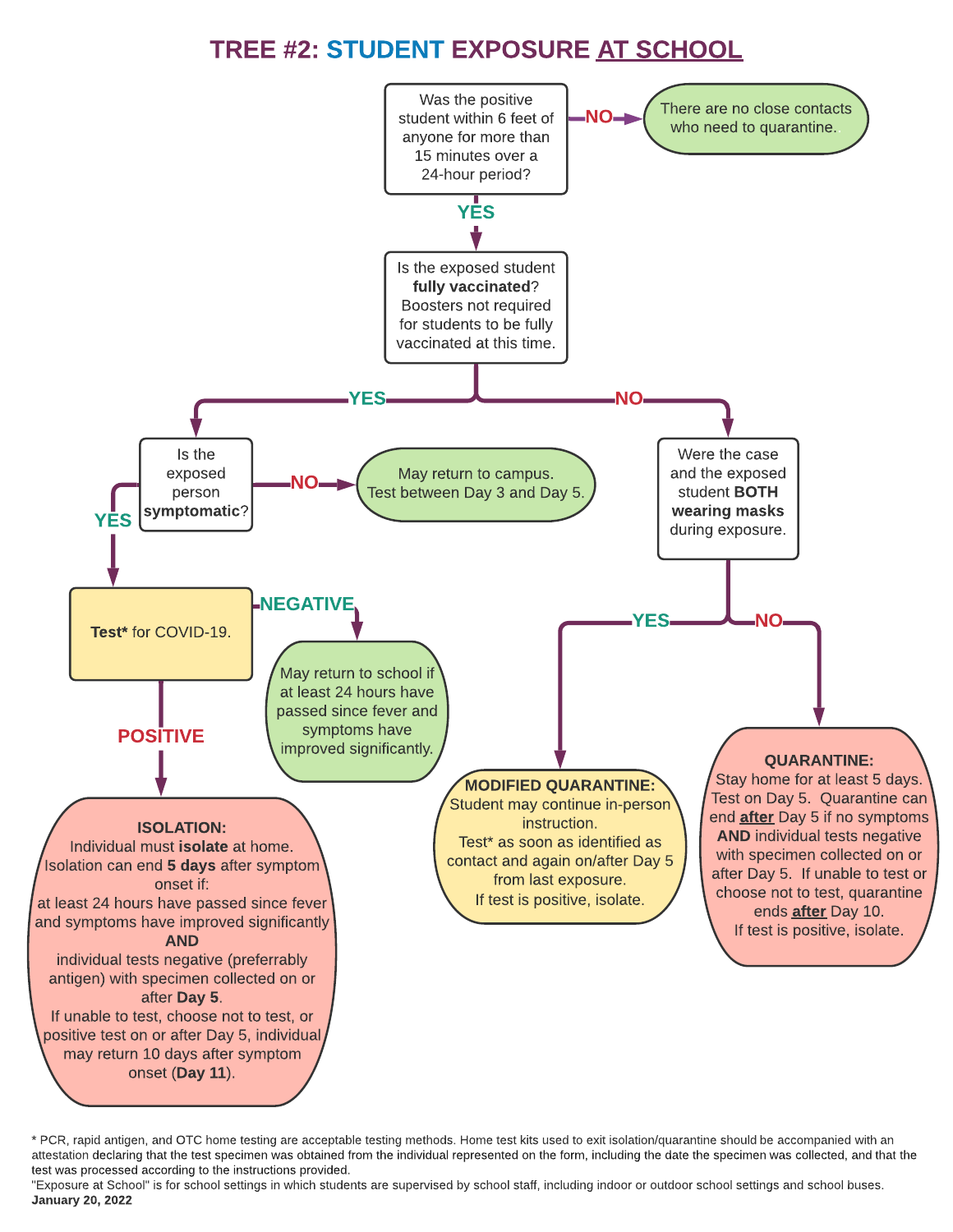

\* PCR, rapid antigen, and OTC home testing are acceptable testing methods. Home test kits used to exit isolation/quarantine should be accompanied with an attestation declaring that the test specimen was obtained from the individual represented on the form, including the date the specimen was collected, and that the test was processed according to the instructions provided. January 20, 2022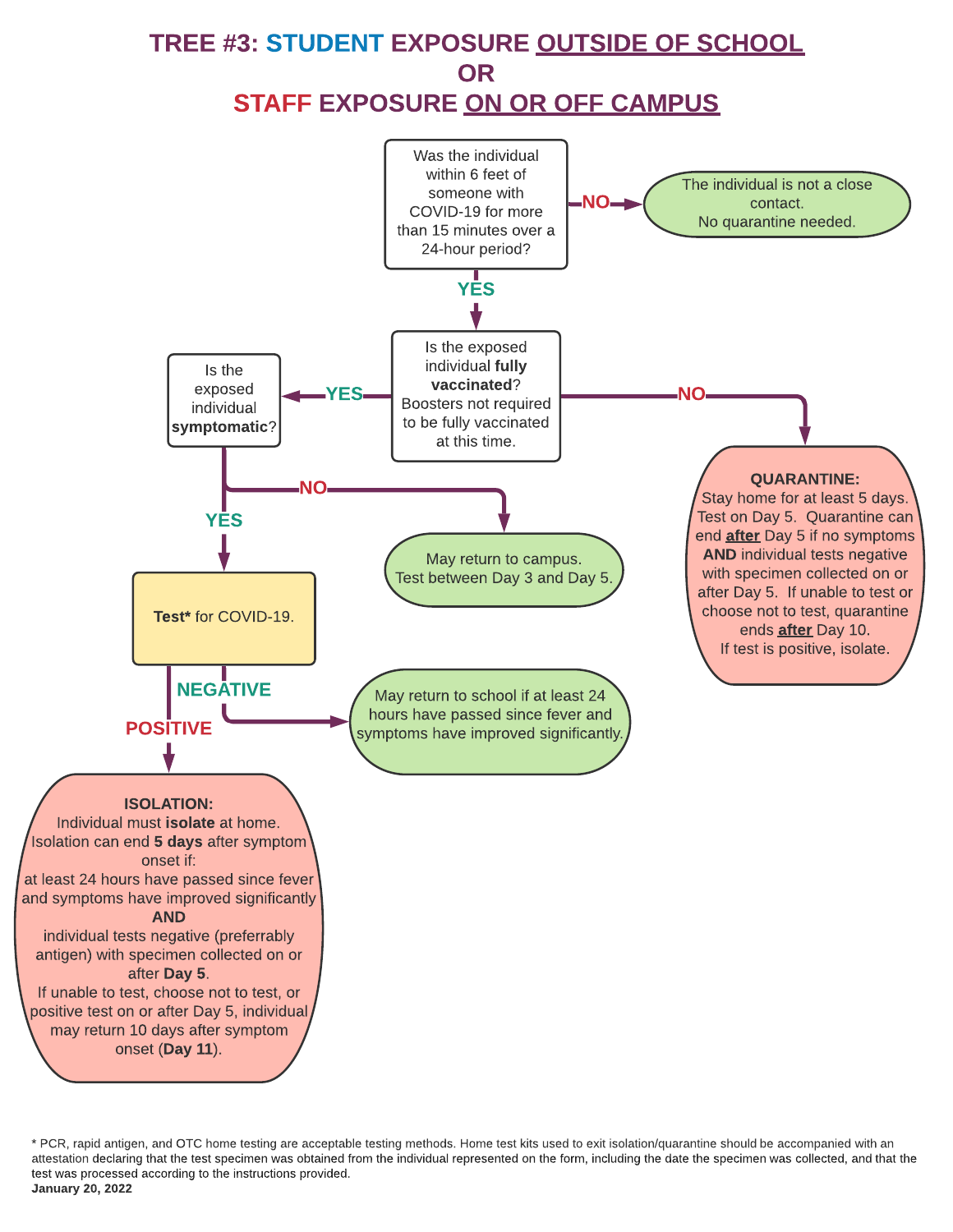#### TREE #4: STUDENT OR STAFF LIVES WITH SOMEONE WHO TESTS POSITIVE



\* PCR, rapid antigen, and OTC home testing are acceptable testing methods. Home test kits used to exit isolation/quarantine should be accompanied with an attestation declaring that the test specimen was obtained from the individual represented on the form, including the date the specimen was collected, and that the test was processed according to the instructions provided. January 20, 2022